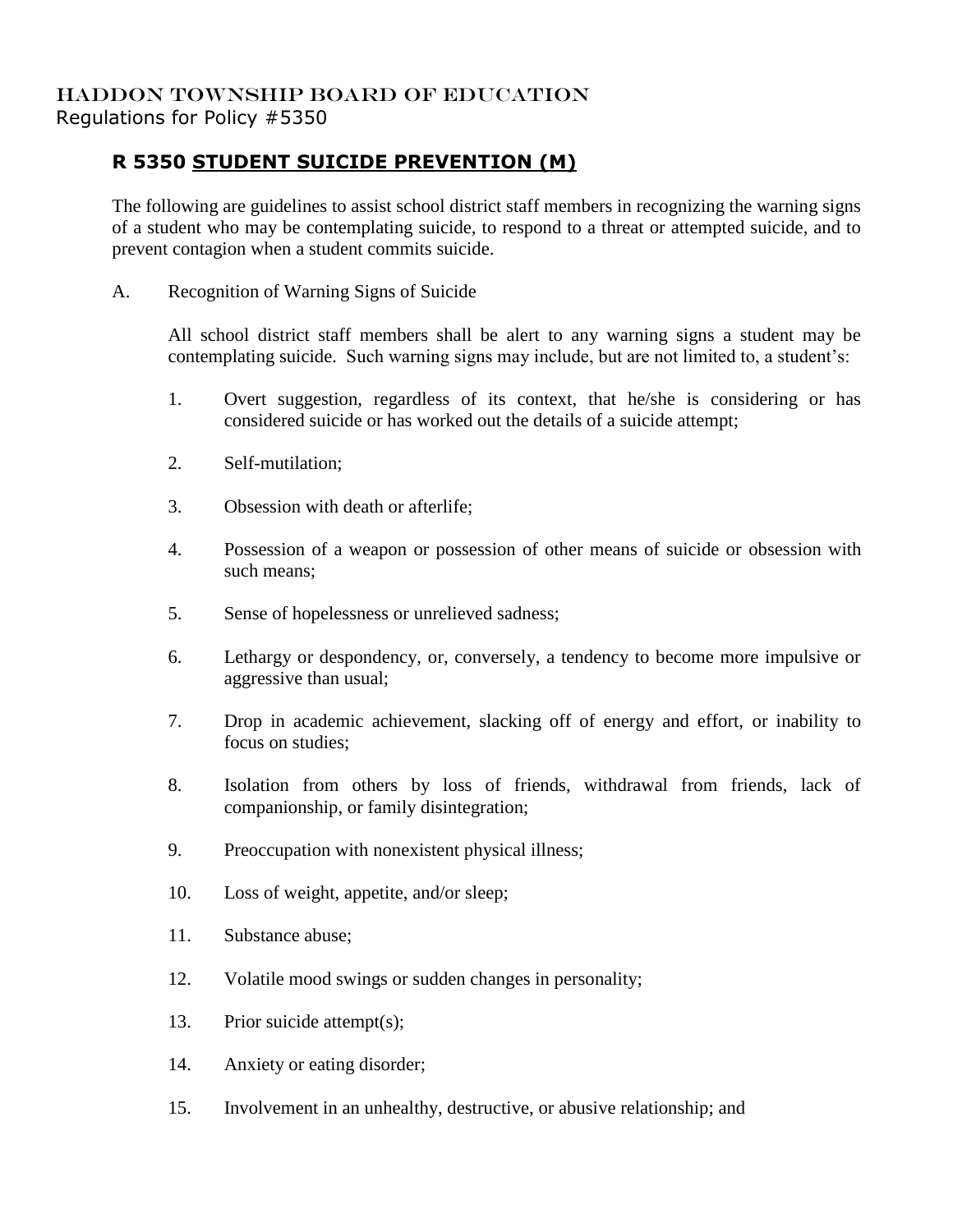- 16. Depression due to being a victim/target of harassment, intimidation, bullying, or mistreatment by others.
- B. Response to the Warning Signs of Suicide
	- 1. Any indication of suicide, whether personally witnessed or received by a report from another, shall be taken seriously and immediately reported to the Principal or designee. Upon receiving such report, the Principal will ensure the student is supervised by a school staff member until a preliminary assessment of the risk is determined.
	- 2. The Principal or designee shall immediately contact the parent(s) of the student exhibiting warning signs of suicide to inform the parent(s) that the student will be referred to the Child Study Team or a Suicide Intervention Team for a preliminary assessment in accordance with C. below.
	- 3. If the threat of suicide is immediate and serious, the Principal will contact local law enforcement and the Superintendent of Schools.
- C. Preliminary Assessment and Recommendation(s)
	- 1. The Principal or designee will designate the Child Study Team or the Suicide Intervention Team to immediately meet with the student to complete a preliminary assessment.
	- 2. The Child Study Team or Suicide Intervention Team will make a recommendation(s), based on the preliminary assessment, to the Principal or designee regarding the student's risk of suicide.
	- 3. Upon receiving the recommendation(s), the Principal or designee will immediately meet with the parent(s) to review the findings of the preliminary assessment. Based on the recommendation(s) of the Child Study Team or Suicide Intervention Team, the student may be:
		- a. Permitted to remain in school:
			- (1) If the student remains in school after the preliminary assessment, the Principal or designee will designate a school staff member to followup with the student on any recommendations of the Child Study Team or Suicide Intervention Team.
		- b. Referred to the Child Study Team for further evaluation;
		- c. Removed from the school and released to the parent(s) and will be required to obtain medical or psychiatric services before the student may return to school:
			- (1) The parent(s) will be required to submit to the Superintendent a written medical clearance from a licensed medical professional selected by the parent(s) and acceptable to the Superintendent,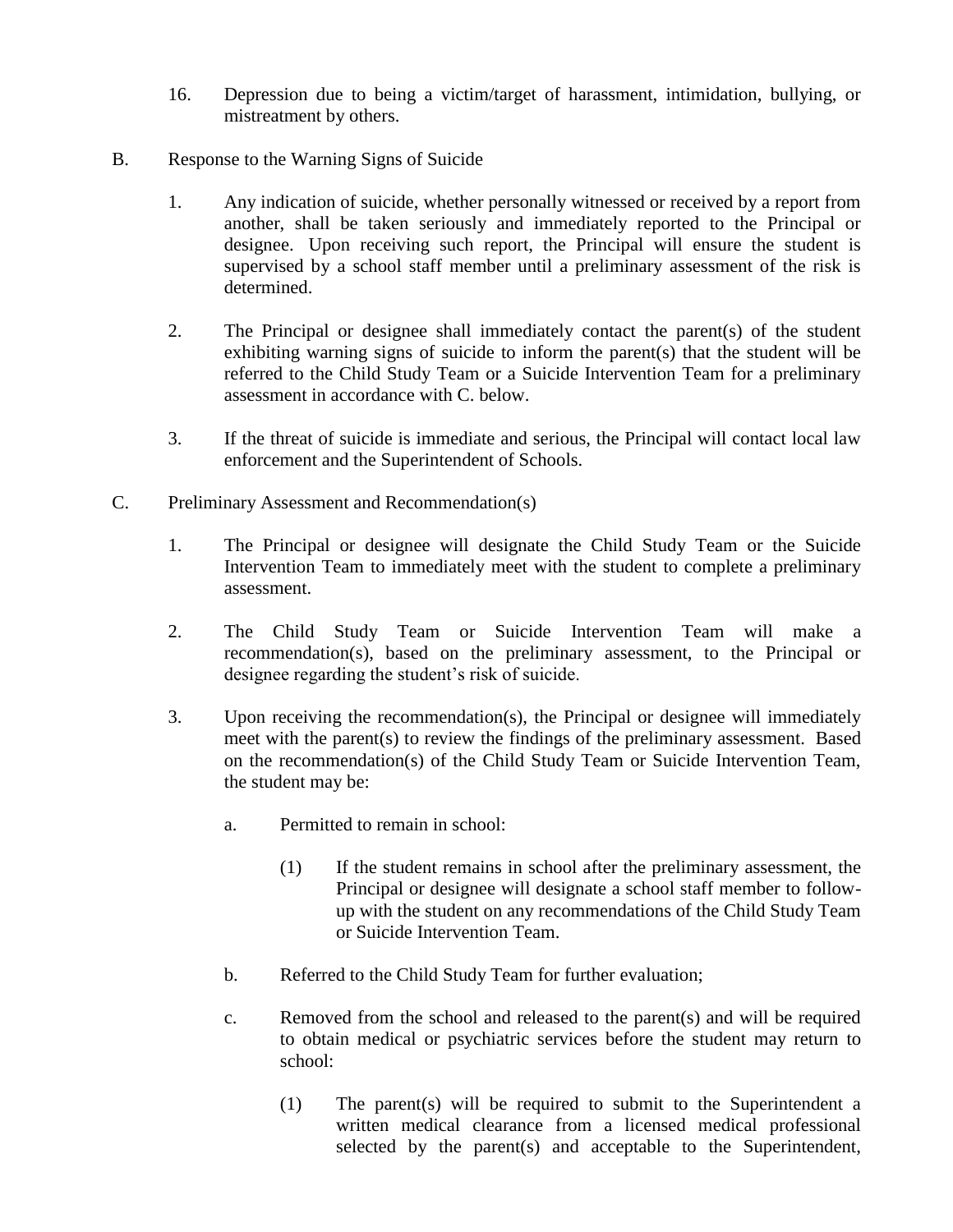indicating the student has received medical services, does not present a risk to himself/herself or others, and is cleared to return to school. The Superintendent will not act unreasonably in withholding approval of the medical professional selected by the parent(s). The written medical clearance may be reviewed by a Board of Education healthcare professional before the student is permitted to return to school.

- (2) The parent(s) shall be required to authorize their healthcare professional(s) to release the student's relevant medical information to the school district's healthcare professional, if requested.
- d. Required to comply with the recommendation(s) outlined in C.3.a., b., and/or c. above, and/or any other recommendation(s) of the Principal or designee to ensure the student's safety and the safety of others.
- 4. In the event the parent(s) objects to the recommendation(s) or indicates an unwillingness to cooperate with the school district regarding their child, the Principal or designee will contact the New Jersey Department of Children and Families, Division of Child Protection and Permanency to request intervention on the student's behalf.
- D. Response to Attempted Suicide by a Student
	- 1. Any school district staff member, volunteer, or intern with reasonable cause to suspect or believe a student has attempted suicide, shall immediately report the information to the Principal or designee or their immediate supervisor.
	- 2. A Principal or designee or supervisor who receives a report of a student who has attempted suicide will immediately report it to the Superintendent or designee, who shall promptly report it online to the New Jersey Department of Children and Families, or as otherwise required by the Department of Children and Families.
	- 3. The school district staff member who witnesses a suicide attempt on school grounds, at a school sponsored event, or on a school bus shall immediately contact local law enforcement and emergency medical services, as appropriate.
- E. Response to Suicide Committed by a Student
	- 1. Any school district staff member, volunteer, or intern with reasonable cause to suspect or believe a student has committed suicide, shall immediately report the information to the Principal or designee or their immediate supervisor.
	- 2. A Principal or designee or supervisor who receives a report that a student has committed suicide will immediately report it to the Superintendent or designee, who shall promptly report it online to the New Jersey Department of Children and Families, or as otherwise required by the Department of Children and Families.